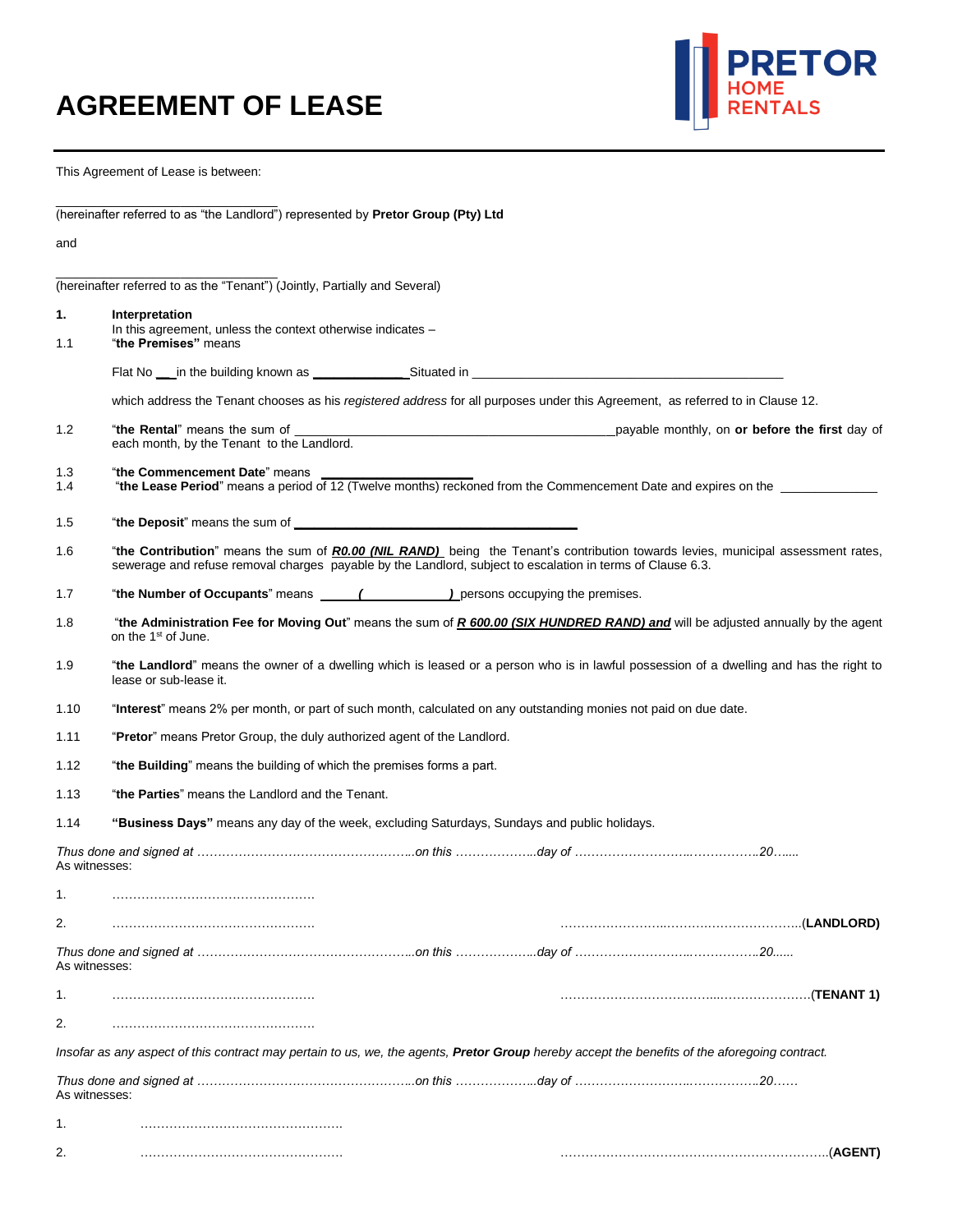## **2. THE PREMISES**

The Landlord hereby lets to the Tenant who hires the Premises for the Lease period upon the terms and conditions set out **6. LEVIES, MUNICIPAL RATES AND CHARGES** herein.

# **3. PAYMENT OF RENTAL**

- 3.1 The Tenant shall pay rental to Pretor, from the commencement date monthly in advance, free of exchange and without deduction or set-off, on or before the first day of each and every month.
- 3.2 Should the commencement date not coincide with the first day of a calendar month, a pro-rata proportion of the monthly rental for the period from the Commencement date to the last day of that calendar month, shall become due and payable on such commencement date.
- 3.3 A handling fee of a minimum of R150.00 will be charged by Pretor on any rental being paid in cash at Pretor's offices or at a bank, a minimum fee of R 50.00 will be charged for any ATM transfer and a minimum of R 50.00 will be charged for any cheque payment. These fees may be adjusted by Pretor from time to time.
- 3.4 Should Pretor so require, the Tenant shall be obliged to sign a debit order in favor of Pretor Group.

# **4. USE OF PREMISES**

- 4.1 The Premises shall be used only for private residential purposes and for no other purposes whatsoever.
- 4.2 The Premises shall be used and occupied by the Tenant and his lawful dependants only, and the number of occupants shall at no time exceed that specified in Clause 1.7 of this contract.
- 4.3 The Tenant shall not allow linen or clothing to be hung outside the Premises or in or on the Building, save in any area, which may be specifically provided for this purpose. The Tenant shall not leave or permit to be left, any bicycles, boxes, parcels, or refuse in corridors, passages, stairways or other public places in the Building.
- 4.4 The Tenant shall not conduct or allow to be conducted auction sales of any nature whatsoever in or about the Premises.
- 4.5 The Tenant shall not permit the harboring or housing of any live animals or birds on the Premises without the prior written consent of the Landlord, or its duly authorized Agent, and on such terms and conditions as the latter may specify.

# **5. DEPOSIT**

- 5.1 Upon acceptance of this Agreement by the Landlord, the Tenant shall pay the deposit, as set out in Clause 1.5 of the contract, to Pretor Group.
- 5.2 Pretor shall retain the deposit as a guarantee against payment by the Tenant of all amounts which may become due and payable by the Tenant.
- 5.3 The Landlord may at any time apply the deposit, or a portion thereof, towards payment of any amount whatsoever due and payable by the Tenant to the Landlord in terms of the Agreement of Lease.
- 5.4 The deposit, or what remains thereof after any amount due and payable by the Tenant has been subtracted, shall be refundable to the Tenant on vacating the Premises and

upon completion of the inspection and any repairs that the Landlord may deem necessary.

- 6.1 The Landlord shall pay levies, municipal assessment rates and refuse removal charges payable in respect of the property of which the Premises forms a part.
- 6.2 The Tenant shall pay "the Contribution" to the Landlord as set out in Clause 1.6 of this contract.
- 6.3 Should the levies and/or rates and charges be increased at any time during the period of this Lease, or any new tax or taxes be imposed upon the Landlord at any time during the period of this Lease in respect of the Premises, then the Landlord shall be entitled to increase the Contribution.
- 6.4 Any increase in the contribution in terms of clause 6.3 shall take effect from the date on which each such increase in levies or rates or new charges becomes effective.

# **7. TENANT'S RIGHTS AND OBLIGATIONS**

# **7.1 ELECTRICITY AND WATER**

- 7.1.1 The Tenant shall pay for all electricity, water and sewerage consumed by him in or on the Premises.
- 7.1.2 Should the Landlord be required to pay any amount in respect of water, sewerage and electricity charges, the Tenant shall, on demand, immediately refund the amount in question to the Landlord.
- 7.1.3 The Tenant shall at his expense, replace where necessary all fluorescent bulbs, starters, globes, ballasts and incandescent bulbs used in the premises.

# **7.2 MAINTENANCE**

- 7.2.1 The Tenant shall keep and maintain in good order and condition at his cost, the whole interior of the premises, including but not limited to all doors, both internally and externally, all the Landlord's fixtures, fittings and appliances therein, all locks, keys, door handles, and all glass windows, and on termination of the Lease shall deliver the same to the Landlord in such good order and condition as when he took occupation of the Premises.
- 7.2.2 The Tenant shall keep the carpets in the condition received. The Landlord shall have the carpets professionally cleaned at the end of the Rental period and the cost thereof shall be recovered from the Tenant.
- 7.2.3 Where the lease pertains to a house or duplex flat and the Tenant has exclusive use of a garden area, he shall maintain the garden and shall not allow the accumulation of filth or rubbish. The Tenant shall not remove any trees, shrubs or any other plants without the prior written permission of the Landlord.
- 7.2.4 The swimming pool (if applicable) shall be maintained on a weekly basis by the Tenant. Should Pretor inspectors find the pool in a neglected state, Pretor shall advise the Tenant in writing to remedy and reinstate the pool to its original condition. Should same not be attended to within seven (7) days from date of such notice, Pretor, or a service contractor nominated by Pretor, will attend to same and the cost thereof shall be for the Tenant's account.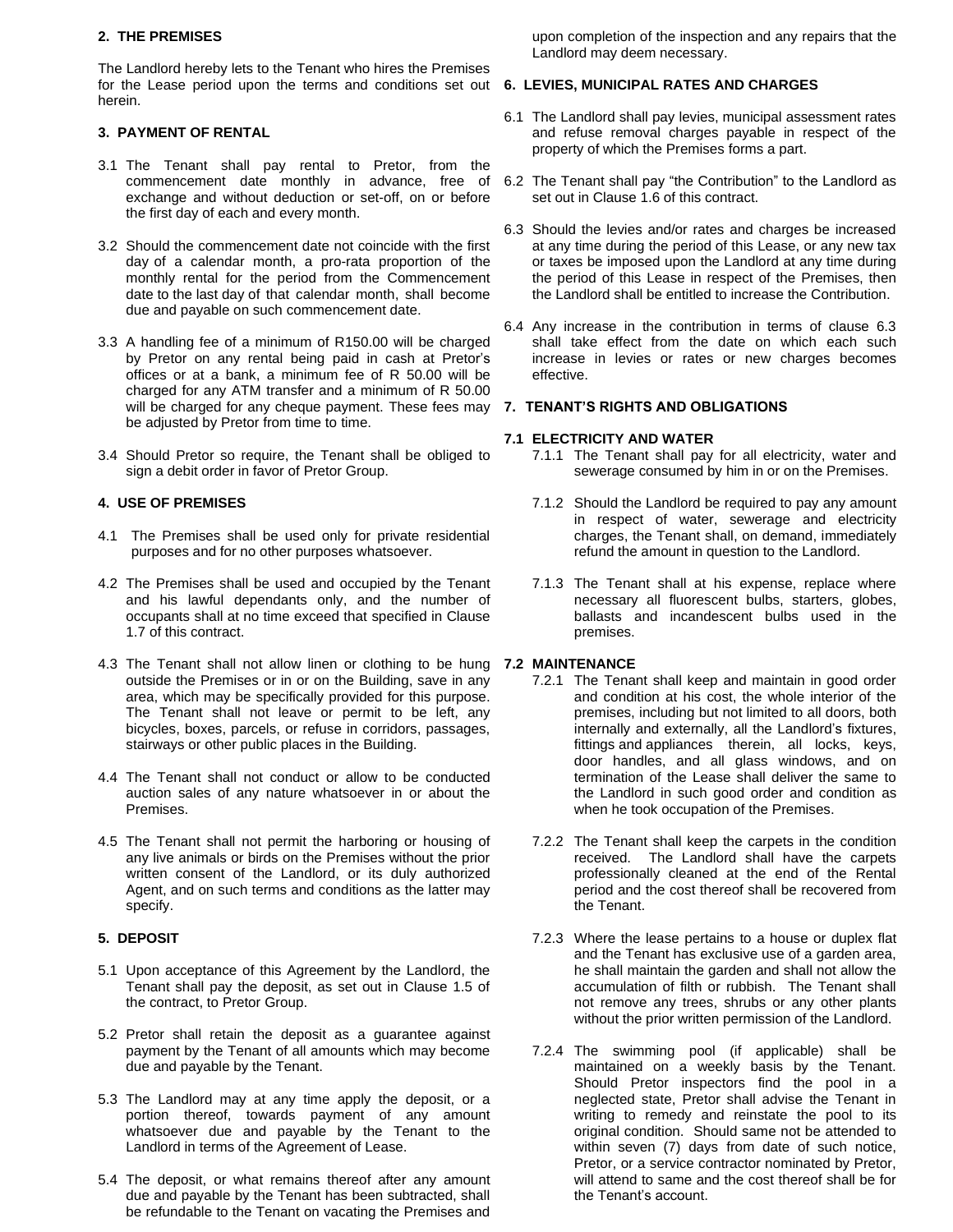7.2.5 The cost of any repairs effected on behalf of the **7.7 REFUSE** Tenant will charged to the Tenant together with an administrative fee of 5% for each invoice to a maximum of R 500.00 per invoice (excl. VAT).

## **7.3 NOTIFICATION OF DEFECTS**

- 7.3.1 The Tenant shall notify the Landlord in writing within seven (7) days after the Commencement Date of this Lease of any defects in the Premises.
- 7.3.2 The Tenant shall, if he has not notified the Landlord as aforesaid, be deemed to have acknowledged that the premises were received in good order and condition and the Tenant shall be held responsible for all defects, on vacation of the premises, of which the Landlord has not received notification as stated above.
- 7.3.3 The premises are leased in the condition in which they are found and the submission of a written schedule of defects places no obligation on the Landlord to attend to any or all of the defects reported.

## **7.4 ALTERATIONS, FIXTURES AND FITTINGS**

- 7.4.1 The Tenant shall not make any alterations or additions to the Premises or to any installations therein, whether structural or otherwise, or drive or permit any nails or screws to be driven into the walls or ceiling without the Landlord's consent. The Tenant will refrain from any act, or permitting any act, which may cause damage to the Premises or the building.
- 7.4.2 Upon termination of the Lease any additions or improvements shall become the property of the Landlord without there being any obligation on the Landlord to compensate the Tenant therefore. Should the Landlord elect to receive the property in the same condition as furnished to the Tenant on the commencement date, the Tenant hereby undertakes to restore the premises to such condition.

## **7.5 NO ASSIGNMENT OR SUB-LEASING**

- 7.5.1 The Tenant shall not cede, mortgage, pledge or encumber any of its rights, or delegate any of its obligations under this Lease.
- 7.5.2 The Tenant shall not sub-let, permit anyone else to occupy, or part with possession of the premises, or any part thereof, without the Landlord's prior written consent and then upon such terms and conditions as the Landlord may deem fit.
- 7.5.3 The Tenant shall not make any alterations or **7.11 INDEMNITY AND UNDERTAKING** additions to the electrical installations of the Premises, without the Landlord's prior written consent, or connect any apparatus thereto which might endanger or overload the electrical installations or any part thereof.

# **7.6 WITHHOLDING PAYMENTS**

7.6.1 The Tenant shall not be entitled to withhold, delay, abate or set-off payment of any amounts due to the Landlord in terms of this Lease by reason of any breach or alleged breach of the Landlord's obligations hereunder.

7.7.1 The Tenant shall ensure that refuse does not remain on or outside the premises, save in the area provided therefore.

## **7.8 BLOCKAGE OF PIPES**

- 7.8.1 The Tenant shall use its best efforts to prevent any blockage of sewerage or water pipes or drains in or connected with the Premises.
- 7.8.2 The Tenant shall remove at his cost any obstruction or blockage in any sewerage, water pipe or drain servicing the premises and where necessary repair the sewer pipe or drain concerned.
- 7.8.3 The Landlord warrants that the said pipes or drains are free of defect, obstruction or blockage as at the Commencement Date.

## **7.9 NUISANCE**

The Tenant shall not do anything or permit anything to be done in or on the Premises, which is or may become a nuisance or annoyance to, or in any way interfere with, the comfort of the neighboring Tenants.

## **7.10 NO CLAIMS**

The Tenant shall not have any claim or any nature against the Landlord –

- 7.10.1 for any loss, damage or injury which the Tenant may directly or indirectly suffer (even if such loss, damage or injury is caused through the negligence of the Landlord or the Landlord's servants or employees) by reason or any latent or patent defects in the Premises, or fire in the Premises, or theft from the Premises;
- 7.10.2 By reason of the premises or any part thereof being in a defective condition or state of disrepair or any particular repair not being effected by the Landlord timeously or at all;
- 7.10.3 caution could not be provided or any other cause either Arising out of any act of God or accident which due wholly or partly beyond the Landlord's control;
- 7.10.4 Arising out of a change of the Building's name, its facade, appearance or any other feature thereof;
- 7.10.5 Arising in any manner whatsoever, out of the use of the lift (if any) in the premises by any person whatsoever, for any purposes whatsoever, or arising from any other cause whatsoever.

7.11.1 The Tenant hereby indemnifies the Landlord against, and undertakes to pay to the Landlord an amount equal to, any claim proved against the Landlord by anyone for any loss, damage or injury suffered in or on the premises or in consequence of any act or omission by the Tenant or the Tenant's servants or agents and all costs incurred in respect thereto of whatever nature, specifically, but without deviating from the generality of the a foregoing, the costs incurred in any litigation as and when such costs become due and payable.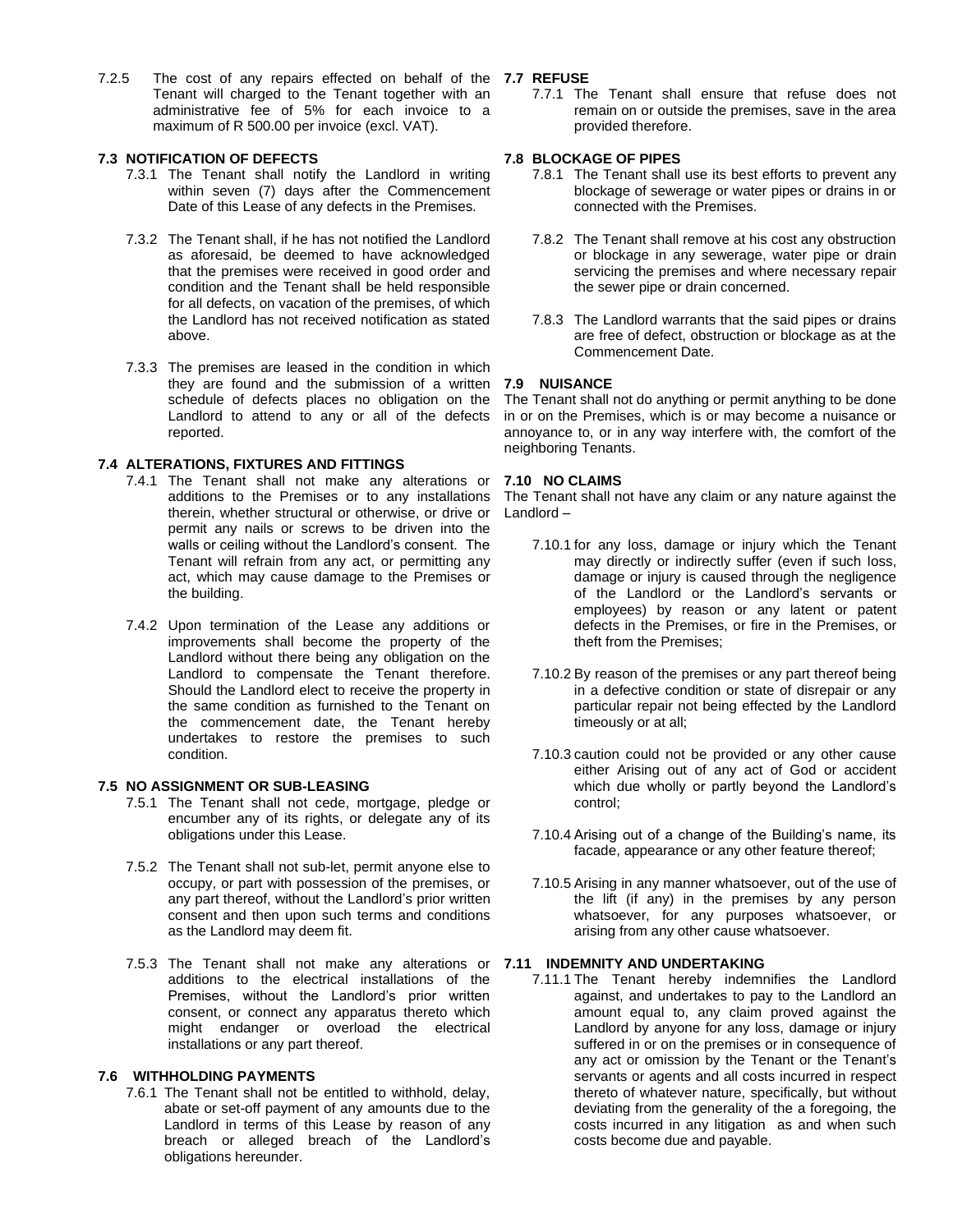7.11.2 The Tenant indemnifies the Landlord, his Agent, employees and servants against any claim of whatever nature, which may be brought against the Landlord, his Agent, employees, and/or servants arising out of any default or negligence of the Tenant.

## **7.12 INSURANCE**

The Tenant shall not do or omit to do anything, or keep 7.16 anything in or on the premises, which in terms of any fire insurance policy held from time to time by the Landlord in respect of the premises may not be done or kept therein, or which may render any insurance policy void or voidable and the Tenant shall comply in all respects with the terms of any such policy. If any premium payable in respect of **7.17 FAILURE TO TAKE POSSESSION** any such policy is increased as a result of the Tenant not complying with the aforesaid provisions, then, without prejudice to any other rights which the Landlord may have as a result of that breach, the Tenant shall on demand refund to the Landlord the amount of that additional premium.

### **7.13 BUILDING**

The Tenant shall not be entitled to claim a remission or reduction of rent by reason of alterations or additions to the Building being carried out by the Landlord from time to time, provided that the Landlord shall use its best endeavors to ensure that as little inconvenience as is reasonably possible is caused to the Tenant.

#### **7.14 VACATING THE PREMISES**

The Tenant shall notify the Landlord three (3) days prior to his vacating the Premises in order to enable the Landlord **8. LANDLORD'S RIGHTS AND OBLIGATIONS** or his Agent to inspect the premises during reasonable office hours in the presence of the Tenant.

- 7.14.1 In the event of no such inspection being arranged, the findings of the Landlord's inspector shall be final and binding.
- 7.14.2 The Tenant shall be liable for the payment of the 8.2 Administration Fee for Moving Out as set out in clause 1.8 of the contract.
- 7.14.3 Upon vacating the Premises, the Tenant shall forthwith deliver all keys to the Landlord or its Agent.
- 7.14.4 In the event of the Tenant vacating the premises but failing to remove all goods on or in the premises, the Landlord shall be entitled to remove such goods and sell same in any manner which the Landlord, at its sole discretion, deems fit, the proceeds of which will, after deduction of all costs incurred in the removal and sale of such goods, be refunded to the Tenant. In the event of the Tenant 8.3 failing to advise the Landlord of a forwarding address, and the Landlord having no knowledge of the Tenant's whereabouts at the time of the sale, the onus will be on the Tenant to claim such proceeds within fourteen (14) days of sale, failing which all proceeds accruing from such sale shall be forfeited. The Tenant shall have no claim against the Landlord for any damages caused to goods so removed.

### **7.15 NON-AVAILABILITY OF PREMISES**

Notwithstanding any receipt given for rent or deposit paid, should the Landlord be unable to give the Tenant possession of the Premises on the commencement date for any reason whatsoever, except as a result of willful default on the part of the Landlord, the Tenant shall have no claim for damages or other right of action against the Landlord, and undertakes to accept occupation from whatever date the Premises are available, subject to a remission by the Landlord of rent in respect of the period of non-occupation.

#### **7.16 RECEIPTS**

The Tenant renounces the legal exception of an error in calculation or allocation, The Tenant agrees that no receipt shall be valid unless given on Pretor's official receipt.

- 7.17.1 Should the Tenant fail to take possession of the premises within a period of seven (7) days from the commencement date or from whatever date the premises are available, in terms of clause 7.15, then the Landlord shall be entitled to cancel this agreement without a notice and this agreement shall then terminate.
- 7.17.2 Should this agreement be cancelled in terms of Clause 7.17.1 above, then the Tenant shall have no further rights or claims of whatever nature against the Landlord by reason of the cancellation of this agreement. The Tenant shall forfeit the deposit and, in addition, the Landlord shall have the right to claim loss of rental and any other damages suffered.

#### **8.1 Exterior**

The Landlord shall maintain the exterior of the premises at his own cost and shall keep and maintain the exterior structure and roof as well as the lighting, lifts and stairways of the premises in good order and condition.

#### **8.2 Access**

The Landlord, or any person acting upon the Landlord's instructions may at any time –

- 8.2.1 have reasonable access to the premises for the purpose of inspecting or repairing the premises or for any purpose associated therewith;
- 8.2.2 repair or add to the premises;
- 8.2.3 suspend the operation of the lifts (if any) serving the premises for service and/or repair or any other similar purpose, provided that the Landlord shall exercise its rights in terms hereof with the least possible inconvenience to the Tenant.

## **8.3 Future Tenants and Purchasers**

The Landlord or his agent may display in or near the premises "To let" notices during the two months immediately preceding the expiration of this Lease, and a "for Sale" notice at any time during the period of this Lease; and may at all reasonable times show any prospective Tenants or purchasers the interior of the premises.

### **9. AMENITIES**

Where the Lease Agreement pertains to a flat, and any amenity, including a swimming pool or parking bay is available, use of such amenity shall be in the Landlord's discretion and on such terms and conditions as he may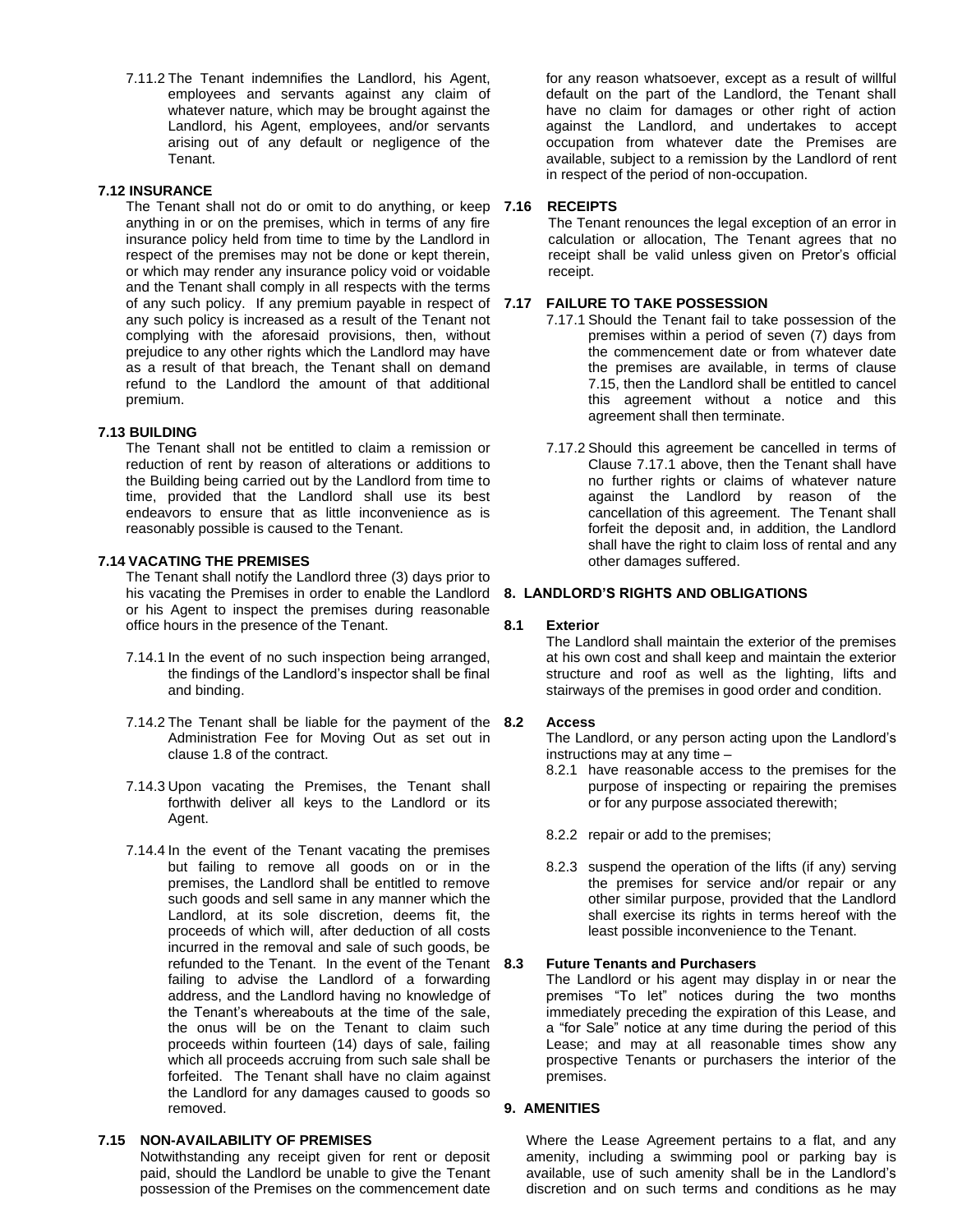determine from time to time. Use of any amenity is at the sole risk of the Tenant.

## **10. DESTRUCTION OF PREMISES**

premises being damaged or destroyed in any other way, the Landlord shall have the right to terminate this Lease and in such event shall refund to the Tenant rent paid in advance, beyond the date of such termination of this agreement, and the Tenant shall not have any claim against the Landlord for damages in consequence of any such deprivation, nor shall the partial or total destruction of the premises entitle the Tenant to claim cancellation of this agreement, unless the Landlord is unable to arrange for the restoration of the leased premises to their former condition within a reasonable time. The Landlord shall be required within a period of 21 (twenty one) days of such destruction or partial destruction, to advise the Tenant whether or not it intends to restore the premises. In the event of the Landlord deciding not to restore the premises then the Tenant shall be entitled to cancel this agreement notwithstanding the a foregoing provisions of this Lease.

## **11**. **BREACH**

- 11.1 Should the Tenant –
- 11.1.1 fail to pay any amount due by him in terms of this Lease on due date and remain in default more than 20 (twenty) business days after being notified in writing to do so by 11.5 the Landlord or its Agent;
- 11.1.2 commit any other breach of any terms of this Lease and fail to remedy that breach within a period of 20 (twenty) business days after receipt of written notice to that effect by the Landlord;
- 11.1.3 fail to pay the monthly rental on due date within any one period of twelve (12) months during this Lease after the Landlord has, during such period, given the Tenant notice under 11.1.1 on two or more occasions;
- 11.1.4 repeatedly breach any of the terms of this Lease in such manner as to justify the Landlord in holding that the Tenant's conduct is inconsistent with the intention or ability of the Tenant to carry out the terms of this Lease;
- 11.1.5 contravene the Conduct Rules of the Body Corporate, if applicable, and having been advised thereof in writing, and having remained in breach of such Conduct Rules;

then and in any one of such events the Landlord shall without prejudice to its right to claim damages, its right to eject the Tenant from the premises or the right to report the conduct to Credit Bureaus and or making this information available to Credit Granters, or to any other claim of any nature whatever that the Landlord may have against the Tenant as a result thereof –

- 11.1.6 be entitled to cancel this Lease; **OR**
- 11.1.7 In the case of clause 11.1.2 be entitled to remedy such breach and immediately recover the total cost incurred by him in so doing, from the Tenant.
- 11.2 Should the Landlord institute action against the Tenant 11.9 pursuant to a breach by the Tenant of the terms and conditions of this lease, then, without prejudice to any other rights which the Landlord may have, the Landlord shall be entitled to recover all legal costs incurred by it

including, amongst other things, attorney and own client fees, tracing fees and such collection commission as the Landlord may be obliged to pay to its attorneys, from the Tenant.

- In the event of a fire occurring on the premises or of the 11.3 Should the Landlord cancel this Lease and the Tenant dispute the Landlord's rights to do so and remain in occupation of the premises pending the determination of that dispute, then –
	- 11.3.1 the Tenant shall continue to pay, on due date, all amounts due by the Tenant in terms of this Lease;
	- 11.3.2 the Landlord shall be entitled to recover and accept those payments;
	- 11.3.3 the acceptance by the Landlord of those payments shall be without prejudice to his rights and shall not in any manner whatsoever affect the Landlord's claim to cancellation of this Lease or any other claim or right of whatever nature, which the Landlord may have.
	- 11.4 Should the dispute between the Landlord and the Tenant be determined in favor of the Landlord then the payments made to the Landlord in terms of clause 11.3 shall be regarded as damages paid by the Tenant, on account of the loss sustained by the Landlord as a result of the holding over by the Tenant of the premises.
	- The Landlord shall be entitled at its option to institute any legal proceedings which may arise out of or in connection with this lease in any Magistrate's Court having jurisdiction, notwithstanding the fact that the claim or value of the matter in dispute might exceed the jurisdiction of such Magistrate's Court in respect of the cause of action.
	- Without prejudice to all or any of the Landlord's rights granted hereunder, should the Tenant fail to pay the said monthly rental or any other sum or sums which may become due by the Tenant to the Landlord on due date, then in either or both of such events the Tenant shall pay the Landlord interest thereon as set out in Clause 1.10 hereof.
	- 11.7 The Tenant shall be liable to pay the costs incurred and any fee charged by the Landlord's agent, including the fees as prescribed by the Debt Collectors Act, which fees may be arising from, amongst others, any correspondence, telephone calls or consultations with the Tenant due to non-payment or late payment of rental.
	- 11.8 In the event of the termination of this contract by the Landlord in consequence of any breach of any of the conditions thereof by the Tenant, and further in the event of the Landlord or its agents re-letting the premises for any portion or the whole of the unexpired portion of the Lease, whether with or without any further period, then the Tenant shall, notwithstanding anything to the contrary herein contained and notwithstanding and without prejudice to any other liability which he may have, be obliged to pay the Agent a fee of 50% of one months rental plus VAT.
		- Should the Tenant cancel the Lease at any time during the Lease Period, the Tenant agrees that the Landlord will be entitled to charge the Tenant with a maximum of 3 (three) months of rental that is payable at the time of